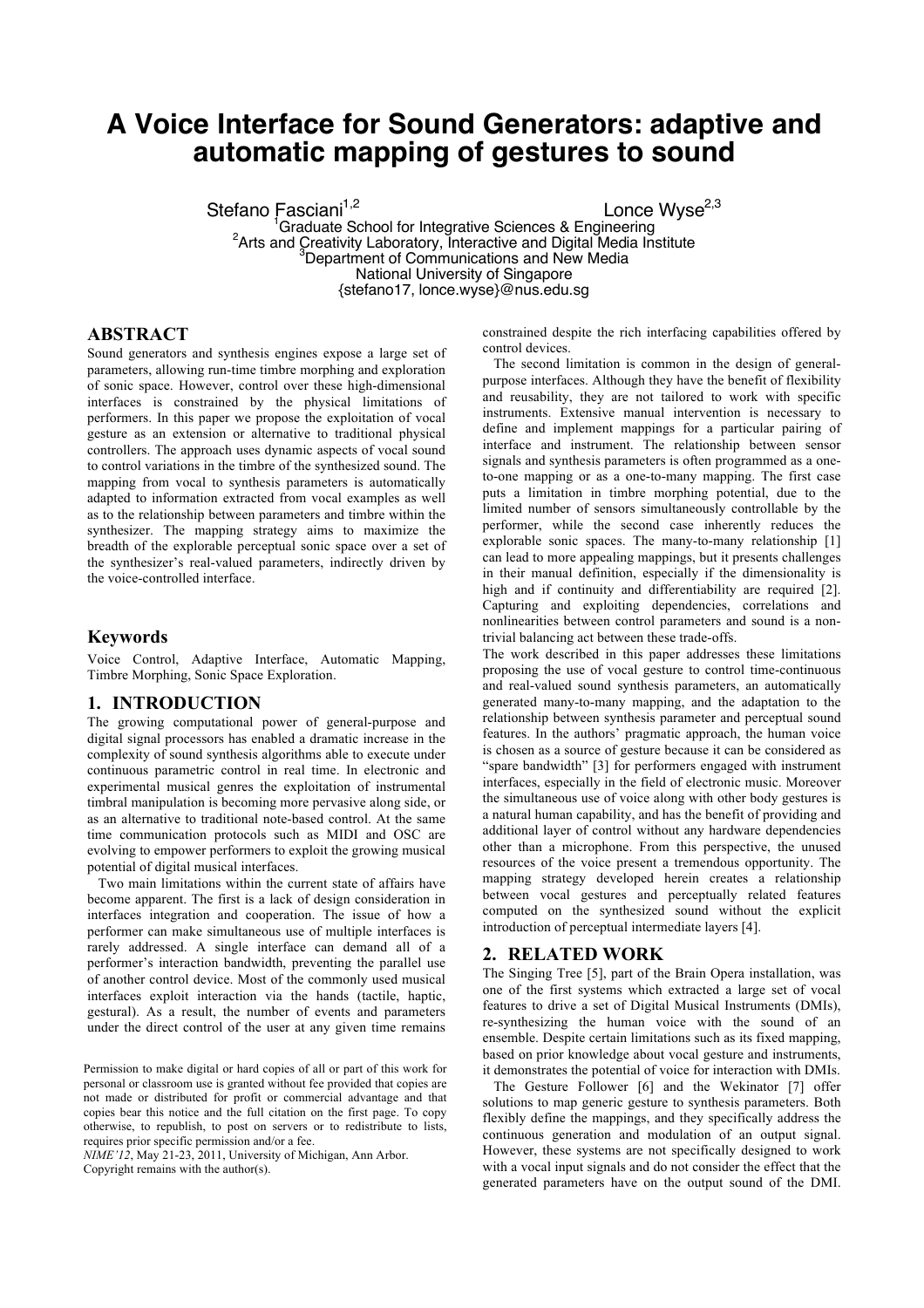Manual intervention to define the mapping with the DMI still plays a central role and is often a challenging task. The Gesture Follower is based on a left to right Hidden Markov Model, while the continuous parameter component of the Wekinator, is based on neural networks. The first presents causality constraints, the second requires manual intervention to generate a set of input-output pairs for the training phase, which may need to be very large in case of nonlinear mappings.

The Singing-Driven Interfaces for Sound Synthesizer [8] address the use of voice to control sound synthesis. The author proposes a system based on the imitation of the instrument's sound by the user, performing a temporal segmentation of the vocal signals based on syllables, and transforming voicespecific features into instrument features. The system generates a score and one continuous parameter for minor timbre modulation. The main limitation of this approach is a missing deep control of the instrument timbre, which is considered nearly fixed once a target instrument is selected.

In Making Music Through Real-Time Voice Timbre Analysis [9], two approaches are presented. In the first one, discrete event-based, vocal features are used for drum synthesis control by vocal beatboxing. In the second one, vocal timbral features are continuously "remapped" into the synthesizer timbral features space through a linear piecewise transformation of the principal components or with a regression tree transformation. In both cases the nearest neighbor identifies the unique correspondence between the two spaces. The choice of identical timbral features spaces for the voice and the synthesizer simplifies the system but is also a limitation. Furthermore, the rigid selection of features, especially on the voice timbre space, does not help to cope with the intra speaker variability.

## **3. AUTOMATIC ADAPTIVE MAPPING**

The fundamental goal of this work is to dynamically modify the synthesis timbre using dynamics in the vocal sound. Since the voice-controlled interface we develop creates a many-to-many mapping relation, the dimensionality of the spaces with dependencies, correlations, and nonlinearities, can be challenging to human understanding. The automatic mapping generation and adaptation not only relieves the user from a tedious task, but it is the only practical way to proceed. The adaptation is based on deterministic and statistical information learned from an analysis of the target DMI behavior and of the user vocal gestures. With this approach we aim to maximize the coverage of the DMI's perceptual feature space given the range of vocal gestures. Figure 1 shows a functional scheme of the proposed approach. Users specify their intention by providing vocal examples and identifying the target control parameters of the DMI. The system automatically analyzes invariant and dynamic features of the voice, finds a relationship between the DMI's control parameters and the perceptual features of the resulting sound, and generates the mapping. Thereafter during run-time, the DMI parameters are driven by the live vocal input. We assume that the control parameter-to-perceptual features is deterministic and one-to-one, so that the sound descriptors generated by the mapping can be converted back to DMI parameters. If the relationship is not one-to-one, we adopt a strategy to minimize potentially noisy output that could result from the non-invertability as described in Section 3.3.

### **3.1 DMI parameters-to-sound analysis**

We consider the DMI as a black box and use no prior knowledge about the synthesis model. To retrieve the necessary information we explore systematically of the input parameters in relation to the output sound. Equations (1-3) relate the DMI target time-continuous real-valued parameters  $C_{Tx}$  and the set of their unique combinations  $I_T$ .



**Figure 1: High abstraction functional scheme.**

$$
I_T = \left\{ C_{T0}, C_{T1}, ..., C_{Tj} \right\} \text{ with } \left| I_T \right| = \left| C_{T0} \right| \cdot \left| C_{T1} \right| \dots \cdot \left| C_{Tj} \right| = z \qquad (1)
$$

$$
C_{\text{Zr}} = (\max(C_{\text{Zr}}) - \min(C_{\text{Zr}})) / \operatorname{res}(C_{\text{Zr}})
$$
 (2)

$$
i_{Z,w} = \left\{ c_{Z0,w}, c_{Z1,w}, c_{Zj,w} \right\} \qquad \text{with } w \in [0, z] \tag{3}
$$

In equation (1)  $I_T$  represents the set of *j* unique DMI target parameter combinations. Its cardinality is given by the product of the cardinality of each  $C_{Tx}$  in (2). Once *j* parameters and are selected, together with the respective maximum, minimum and resolution (step value) there are *z* unique combinations of the target parameter vector **i** (3). For the *z* vectors **i** the DMI sound is analyzed, to create a vector of perceptual features **d**. The synthesizer is hence projecting a control parameter vector  $\mathbf{i}_T$ with semantic meaning (e.g. cutoff frequency, modulation depth) into a perceptual feature vector **d**, usually with higher dimensionality. Vectors **d** are stored in matrix **D**, which is our representation of the DMI behavior. The vectors  $\mathbf{i}_T$  are stored in matrix **I**, hence through indexing it is possible to find the unique correspondence between  $\mathbf{d}_i$  and  $\mathbf{i}_{T,i}$ . The audio descriptors stored in **d** capture relevant features of the DMI timbre in the perceptual feature space. According to [10] timbre perception can be reduced to a three dimensional space. This reduction could be accepted in sound recognition or classification domains, but here a prior blind dimensionality reduction can lead to losses in understanding the parameters-tosound relation. We apply a posterior dimensionality reduction through PCA (Principal Component Analysis) is applied to the entire matrix **D**. We retain a number of dimensions, called PC (Principal Components), carrying 90% of the total energy.

## **3.2 Vocal gesture analysis**

The abstraction level of the interface is close to the timbre of the voice with the low-level features computed from the vocal gesture examples. To avoid the introduction of constraints and to allow users to explore a variety of different vocal gestures, we compute a large feature set, assuming no prior knowledge about which subset will be the most representative set in terms of variation and robustness, leaving this selection to a posterior stage. The system expects the user to provide examples of invariant and dynamic vocal sound. Although the system has no minimum requirements, robustness and reliability increase with multiple examples. We compute the features over 40ms windows with 75% overlap and we obtain an arbitrary number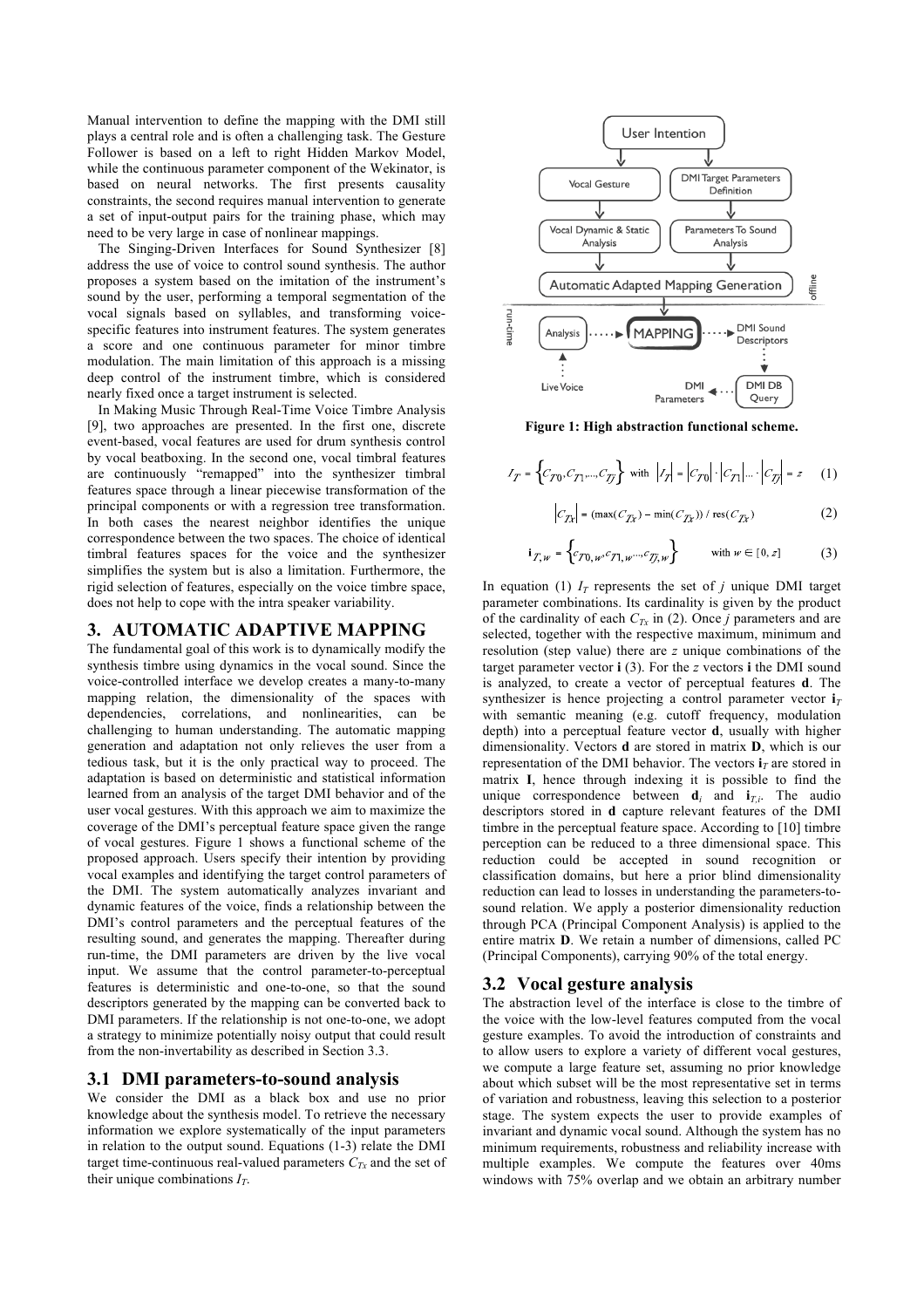of matrices  $V_{S,k}$  containing vectors from invariant examples and matrices  $V_{D,p}$  containing vectors from examples with vocal sound variation. The following steps are applied to obtain a matrix **V** as a compact representation of the vocal gesture:

- 1. Analysis within the  $V_{S,k}$  to discard noisy features, minimizing the distance from cluster centers.
- 2. Analysis across the **V***D,p* to discard inconsistent features, using a normalized standard deviation threshold.
- 3. Merging of all vectors **v** into a single matrix **V**.
- 4. Detection and removal of outlier vectors.
- 5. Reduction of cluster density by vector removal.
- 6. Normalization of each feature to zero mean and unitary standard deviation.
- 7. PCA to reduce dimensionality.

The number of clusters is one of the user-provided parameters, equivalent to the number of invariant sounds used in the examples. In step 4, a vector is considered an outlier and discarded only when two conditions are met: the distance from its cluster center is larger than a threshold distance, and the distance from all others cluster centers is bigger than the intercluster center distance. At the end of this process the matrix **V** contains the principal components carrying 90% of the total energy. Independence (or at least uncorrelated as ensured by PCA) vocal features ensure "freedom of navigation" within the multidimensional sonic space **D**, without restricting the action to sub-regions or to specific trajectories.

#### **3.3 Mapping strategy**

The mapping is based on the triplet of matrices **D**, **I** and **V**. Its role is to apply a transformation *m* on a vector **v** that generates a vector **d** from which we retreive the correspending parameter vector **i.** The main challenges are represented by the different number of elements, different dimensionality, and embedded information between **D** and **V**. The transformation *m* is based on computed statistical information since the number of elements in **D** and **V** is not uniform. The number of PCs considered for the mapping is set to the smallest between **D** and **V** after the truncation to 90% of total energy. If **D** is truncated, the vocal gesture is not articulated enough to fully explore the sonic space **D**. If **V** is truncated, the vocal gesture is over articuleted. Only the first case presents limitations in achieving full control over the DMI sonic space. We transform each PC of **V** to a PC of **D**, respecting their variance ranking. The transformation is based on the densities of every PC of **V** and **D**, which are estimated from the histograms. Then we integrate their normalized complements to obtain the monotonic mapping functions. Equations (4) and (5) show the transformation of each principal component of **v** into a principal component of **d**, maximizing the overlap between densities of each.

$$
m_{d,v} = \int_{PC_i} hist^{COMP}(pc_i) \cdot dpc_i
$$
 (4)

$$
pc_i(\mathbf{d}) = m_d^{-1}(m_v(\mathit{pc}_i(\mathbf{v})) \tag{5}
$$

Equation (5) describes the mapping function which is applied twice in (6) to obtain the principal component in **d** from those in **v**. Figure 2, presents an example of densities, distribution and mapping functions  $m_{v,d}$  for the first principal component of the voice and DMI data. The mapping process executes the following steps: every principal component of a vector **v**, represented as a point along the x axis, is mapped to the y axis through the  $m<sub>v</sub>$  function in the left figure. It is then mapped though the inverse  $m_d$  in the right figure down to a point on the x axis which represents the principal component of **d**.



**Figure 2: Examples of mapping functions, distributions, and densities of the first vocal principal component (left) and the first DMI principal component (right).**



**Figure 3: Run-time mapping data and processing flow.**

The run-time mapping in Figure 3 shows the dataflow from voice to DMI parameters. The preprocessing stage, normalizes and projects the input to vocal vectors **v**. It also includes an optional gate operating on input energy level to inhibit output when the signal level is low. The projected vectors **v\*** are mapped into a vector **d** as described above. The vector **d** is then used to find the *k* nearest neighbors (*k* set to 3 but user modifiable) in the matrix **D**, with the corresponding  $\mathbf{i}_T$  vectors. Their average is used to drive the sound synthesis. Using only the nearest neighbor, as in [9], leads to discontinuity in the  $\mathbf{i}_T$ stream if the parameter-to-sound relationship is not one-to-one.

#### **4. PROTOTYPE & USAGE EXAMPLES**

A proof of concept prototype<sup>1</sup> has been implemented in Max/MSP for the sections requiring real time computation, while MATLAB is used for the remaining offline parts. The Max/MSP prototype uses FTM [11], Gabor [12] and MnM [13] extensions from IRCAM, and it is integrated with Ableton Live using the Max For Live framework allowing interconnection with a state-of-the-art DAW. The Voice Analyzer patch computes feature vectors with a dimension of 50 including: energy, pitch, zero crossing rate, spectral flux, spectral centroid, spectral deviation, Mel spectrum centroid, Mel spectrum deviation, spectral flatness coefficients, LPC coefficients, MFC coefficients, formants frequencies and magnitude. The DMI Analyzer Front End and Back End patches cooperate to analyze the DMI behavior. Up to 6 parameters in any Live device can be chosen. For each parameters combination stored in a matrix, the second patch analyzes the audio signal of the DMI, generating a perceptual feature vector. These vectors, with dimension of 170 are stored in a second matrix, include: loudness, pitch, brightness, noisiness, sinusoidal components, the Bark scaled spectrum with 25 bins, and Mel scaled smoothed spectrum with 128 bins. The Run-time VCI patch

-

<sup>1</sup> Images of the Max For Live prototype and audio files available at http://anclab.org/downloads/fasciani\_nime12.zip